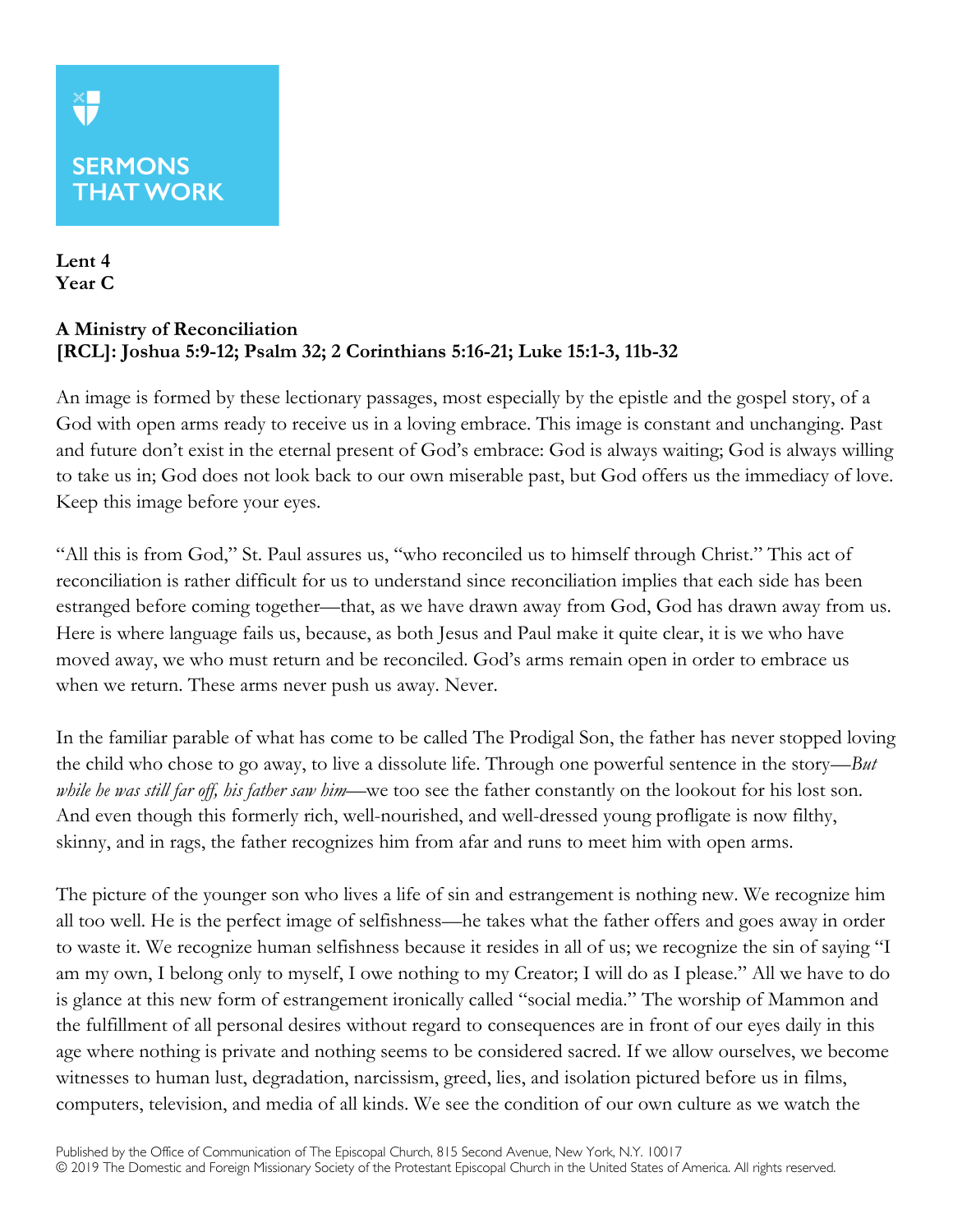younger son in this parable lowering himself to the ultimate degradation for a Jew of his time; to live among pigs. In the eyes and ears of Jesus' Jewish listeners, nothing was dirtier than dealing with pigs.

If the story ended there, with expressions of "It served him right because he was an ungrateful son," the depression and desperation would be complete. But, thanks be to God, the story does not end there. The young man looks at his condition and is first aware of the terrible needs of his body, of hunger: *"Here I am living among pigs while even my father's servants have enough to eat."* Of course, this is a selfish reaction, but we are tied to the needs of the physical self and it's an honest reaction. God gave us life and life must be preserved. But immediately, like the psalmist, the young sinner acknowledges his sin and does not conceal his guilt: "Father, I have sinned against heaven and before you; I am no longer worthy to be called your son." This is the beginning of repentance, of turning around, of knowing that we don't belong to ourselves alone. Our separation, our sin, is first against heaven and then against those who have loved us. Acknowledging this state is the first step toward reconciliation.

The young son sets off to return to his father, confident that he will be received, because he knows his father's heart. And he is not wrong. The father is indeed keeping vigil, his arms open, his eyes searching the horizon to see the returning son, to recognize him as his own, no matter how disfigured he now is.

When the young man left his home years before, clutching his treasure, his thought was: *I can do what I want. I am my own.* Now he returns knowing that he belongs to his father, that he is not his own. And as he is received into the open arms of his loving father, he becomes the recipient of extreme generosity and largesse: excellent food, clean clothes, good footwear, and extravagant celebration—although he deserves none of it. It is enough that he has repented. He enters into the new creation made possible by reconciliation.

In St. Paul's understanding of the work of God through Christ, we can also understand the full meaning of this superb story. "If anyone is in Christ, there is a new creation: everything old has passed away; see, everything has become new!" In the image Jesus paints of his Father, we begin to see this new creation. The father of the Prodigal Son does not ask, "*What have you done to bring yourself to this condition?"* He doesn't reprimand and say, "*I warned you that this would happen to you if you lived according to your desires."* No, he asks nothing of the past because the "old has passed away." What comforting words these are. "The old has passed away."

Yet, reconciliation doesn't stop there. St. Paul makes it abundantly clear that now that God has taken us back into God's embrace, "reconciled us to himself through Christ," we receive a new gift: "the ministry of reconciliation." We cannot remain enclosed in this loving embrace without becoming "ambassadors for Christ."

There is so much misery in this world, so much living in both physical and spiritual hunger and in the degradation of all that is holy. The ministry of reconciliation, of spreading the good news of God's new creation in Christ, belongs to us. This may be daunting, even frightening, but it is there. We cannot escape